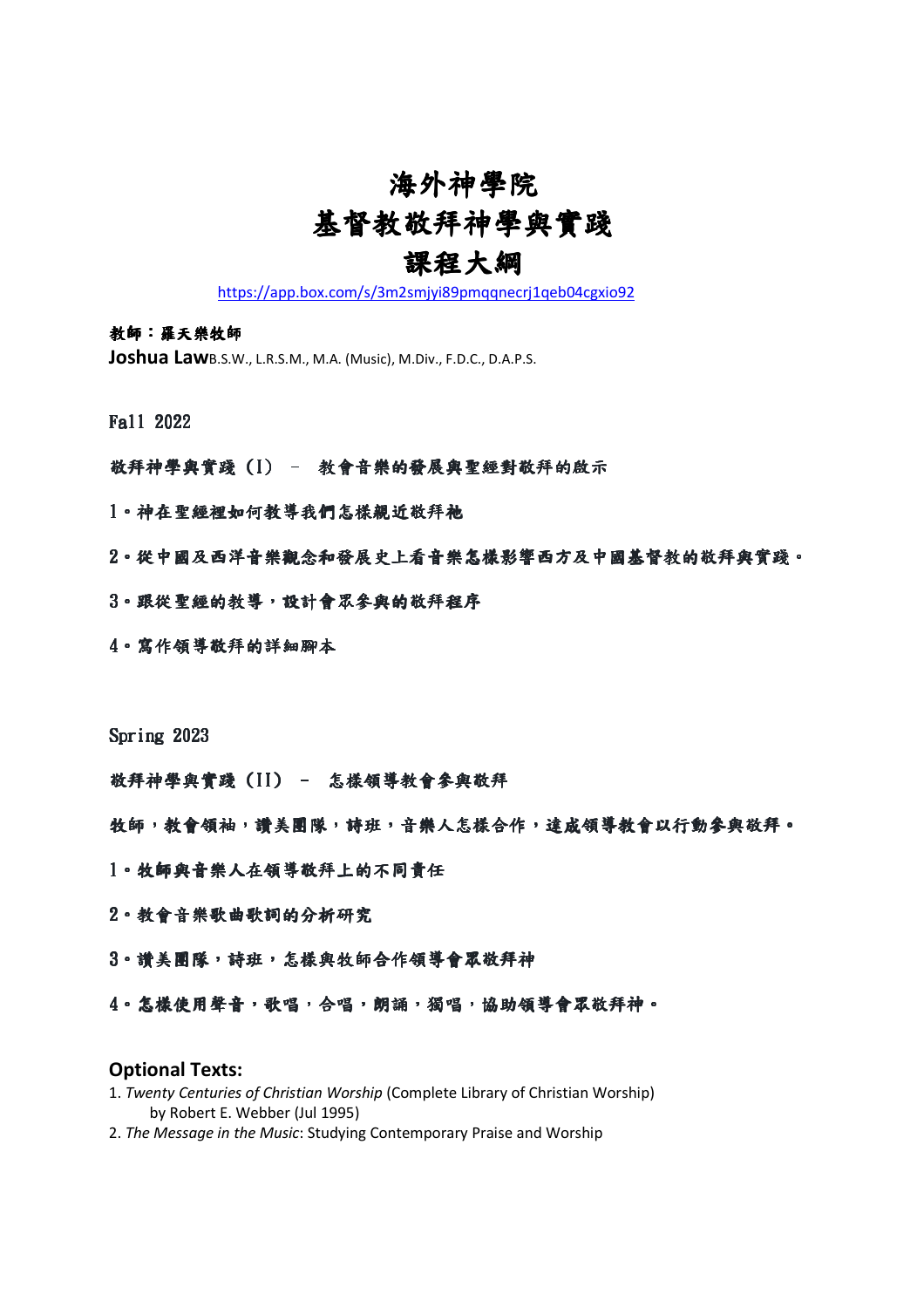by Brian D. Walrath (Editor), Jr. Robert H. Woods (Editor) 3. Christian Music - A global History, by Tim Dowley, 2011

參考書目: Singing Technique:

1. Singing: The Mechanism and the Technique Paperback – January 1, 1967 by William Vennard

2. On the Art of Singing - Oxford University Press, 1996 by Richard Miller

3. Solutions for Singers: Tools for Performers and Teachers - Oxford University Press, 2004 by Richard Miller

#### 網頁資料:

### On Worship:

| <b>Tabernacle Worship Notes:</b>                       |
|--------------------------------------------------------|
| https://app.box.com/s/zmd70isgelhljdow68geii4booe1m9r9 |
| <b>Worship Department Job Description:</b>             |
| https://app.box.com/s/clqu8318tvpda0hd18vm3dh6vl5i6chw |
| <b>Leading Corporate Worship</b>                       |
| https://app.box.com/s/11bunob73v5h8x7mxguvhxf2re165fcv |
| <b>Voice Technique Power Point File:</b>               |
| https://app.box.com/s/r3xmd4u6jhmrf9xz4hj3kf1ninxpq36i |
| <b>Vocal Resonance</b>                                 |
| https://youtu.be/OYOKAMDHLb0                           |
| <b>Phonation:</b>                                      |
| https://youtu.be/qYRR9i6S8GM                           |
| <b>Breath Support:</b>                                 |
| https://youtu.be/prwEC8X4nSI                           |
| <b>Voice Lesson in Cantonese:</b>                      |
| https://www.youtube.com/watch?v=HzMphk2UUPo            |
| <b>How to use Microphones</b>                          |
| https://youtu.be/tHET4ecFdi0                           |
| <b>On Music:</b>                                       |
| 從民族音樂學的角度看宣教                                           |
| https://app.box.com/s/1vl6a3gzwuh05dv43h7sxu0t4uexdja9 |
| 商品音樂,藝術音樂與基督教音樂                                        |
| https://app.box.com/s/d2q6uhtmem8r4ummtscb6ga6eypxfs69 |
|                                                        |
| <b>Joshua Sings Solos:</b>                             |
| <b>Eternal Life</b>                                    |
| https://www.youtube.com/watch?v=6eyGhh2rr0c            |
| The Lord's Prayer                                      |
| $http://www.voutho.com/watch2v=0AVC2H0$                |

https://www.youtube.com/watch?v=e8AY-C2UaR4 I'll Walk With God

https://www.youtube.com/watch?v=PZXDHzmRiHI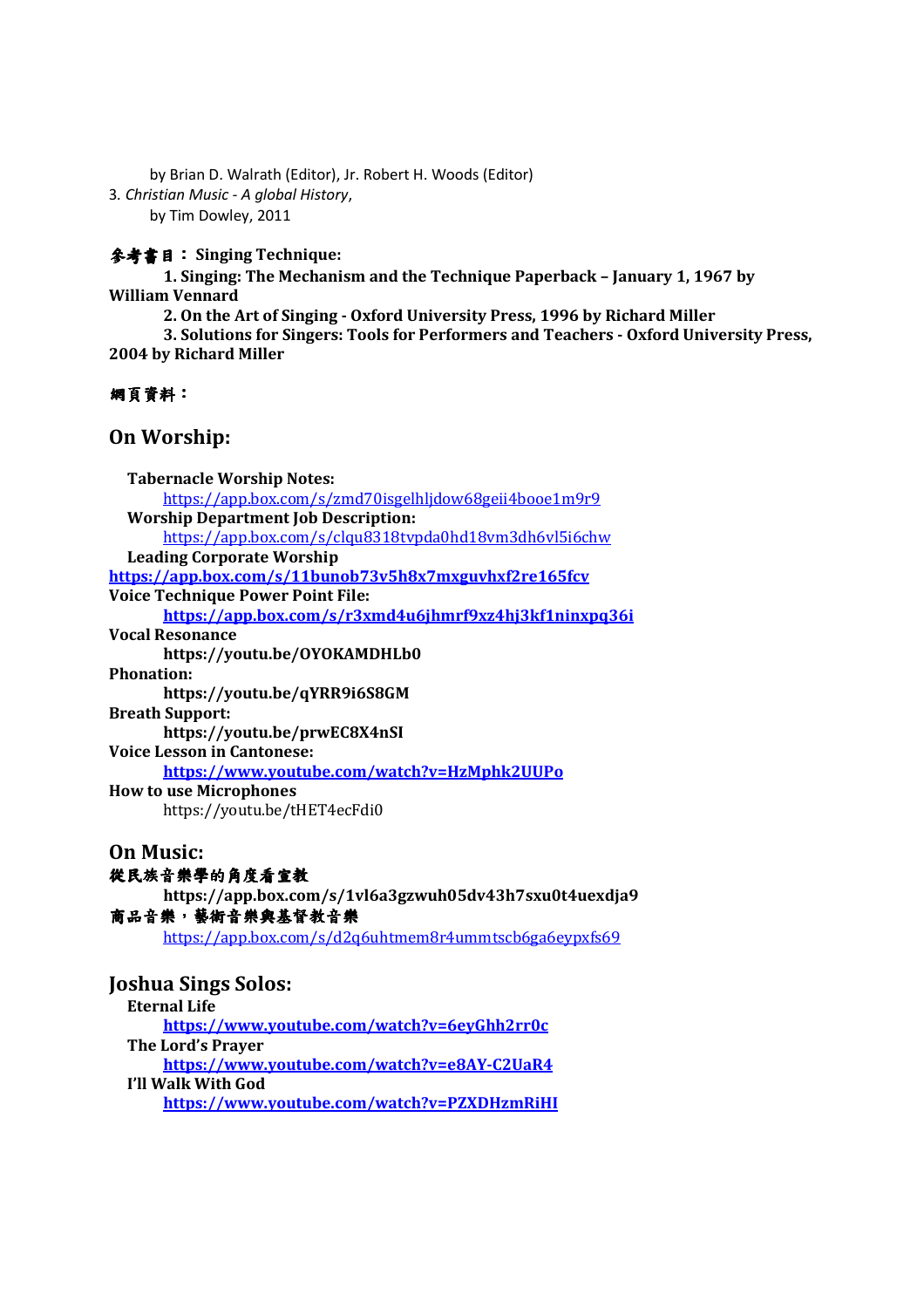Critiques on Joshua's vocal teaching:

http://seeclearly-jlaw.blogspot.com/2013/06/critics-on-joshuas-video-vocal.html

### Other Articles:

#### 評價一隊敬拜讚美團隊:

http://www.seeclearly-jlaw.blogspot.com/2012/06/blog-post.html

#### On Music Perception, Singing and Tone Deafness:

http://www.seeclearly-jlaw.blogspot.com/2012/04/on-music-perception-singingand-tone.html

#### Worship and Music, River of no Return:

http://www.seeclearly-jlaw.blogspot.com/2011/07/worship-and-music-river-of-no-return.html

#### Preachers, Find Your Voice

http://www.desiringgod.org/articles/preachers-find-your-voice

Materials:

#### SingHymns – Hymns accompanied by Judy Lee

https://app.box.com/s/tpfu1pwui0hpv3s799ylwsi861hnpo40 https://app.box.com/s/9j89gc0grjojyo3wyu1u1lcxlztjf41e

Sing Choruses –

#### https://app.box.com/s/bql83uxxn12nhblitywbxf44w7livpg8 SongsWave

https://app.box.com/s/wxfijw0ifyc1bchdbsc1q4hyrjakh8k3 CWC Training Materials

https://app.box.com/s/5lcy9f0fczb47zyqj5sxm8g5g31j7ik3 Worship Materials

https://app.box.com/s/0hgjphtmdh24ezpt57p4ggqnfi4hggv1

### **General Assignments:** (all written assignments can be submitted to Rev. Law

through his email account: joshuatlaw@gmail.com)

### Assignment:

1. Research for and writeup a favorite collection of 5 Call to Worships

- 2. Research for and write up a favorite collection of 5 Benedictions
- 3. Research for and write up a favorite collection of 5 Prayer of Confessions
- 4. Research for and write up a favorite collection of 5 Pastoral Prayers

### Above assignments are due on the First Class Session

- 5. Research for and write up a favorite collection of 10 (1 verse) Scriptures
- 6. Research for and list a collection of 10 favorite worship choruses and Hymns

7. Research for and list a collection of 20 Hymns and Worship Choruses (titles only) that your church is familiar with.

8. Research for and provide the internet links to3 favorite of 15 minute (2 pages) sermons

9. Research for and provide the internet links to a collection of 5 favorite solo Christian songs that you love.Type up the lyrics for additional points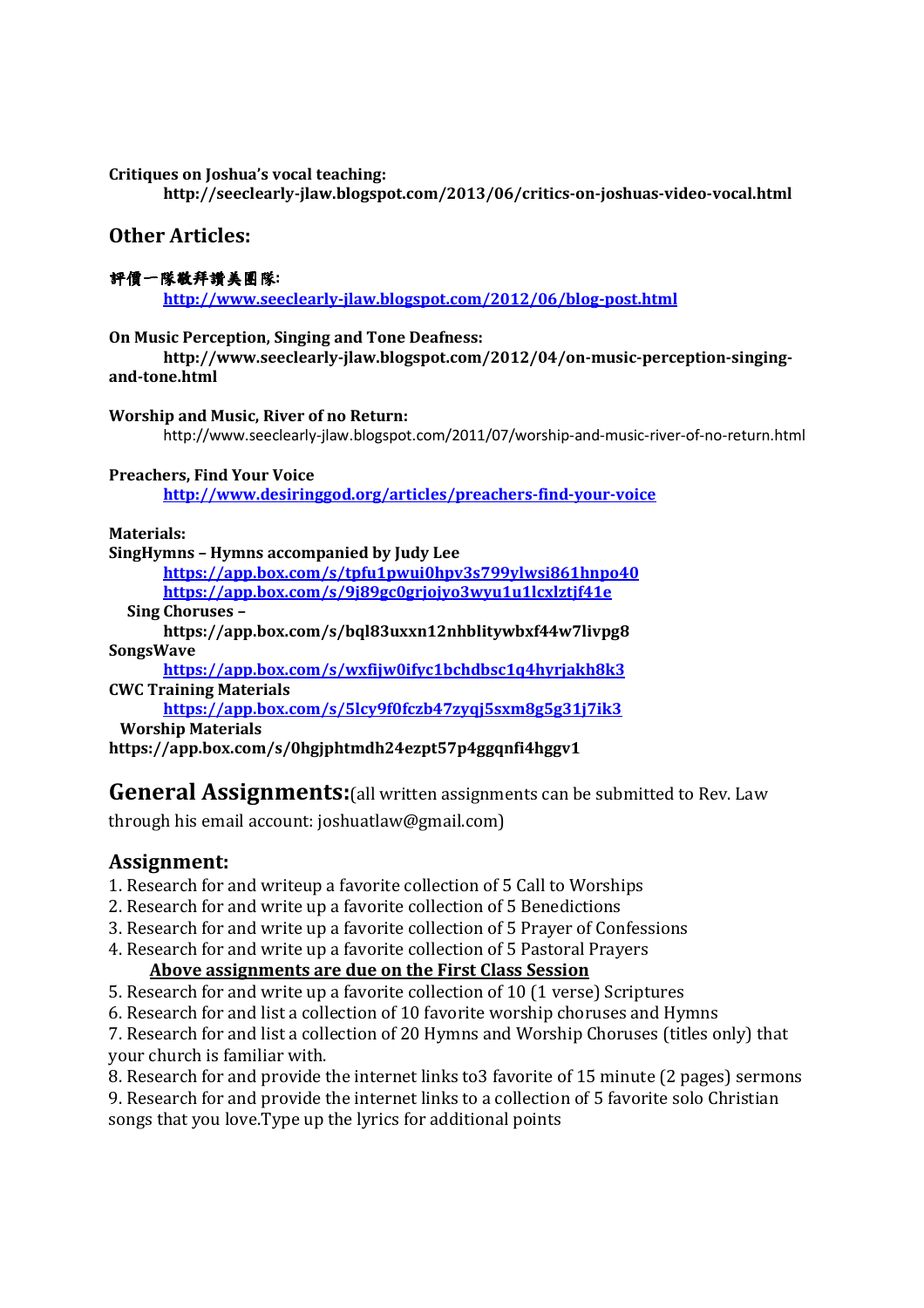Theology of Worship 10. How does your church's worship practice reflect a Biblical theology of worship? Philosophy of Worship 11. Define "audience participation in worship." Is your congregation participating in worship? Why do you say that?

### Vocal Training for Singing and Preaching

Course Material: Voice Technique Power Point File: https://app.box.com/s/r3xmd4u6jhmrf9xz4hj3kf1ninxpq36i Vocal Resonance https://youtu.be/OYOKAMDHLb0 Phonation: https://youtu.be/qYRR9i6S8GM Breath Support: https://youtu.be/prwEC8X4nSI Voice Lesson in Cantonese: https://www.youtube.com/watch?v=HzMphk2UUPo How to use Microphones https://youtu.be/tHET4ecFdi0

### Assignments:

 12. Watch the four videos below and write essays regarding what you have learned particularly listing areas that you have done wrong and how you plan to improve. Present questions to the class and the instructor regarding vocal technique in the next class.

 13. Class participation, points awarded on the spot. http://www.youtube.com/watch?v=prwEC8X4nSI&list=TLqcAVmoZeAEc http://www.youtube.com/watch?v=qYRR9i6S8GM&list=TLuP\_N9YdegyQ http://www.youtube.com/watch?v=OYOKAMDHLb0&list=TLNHt8eAy90Bg http://www.youtube.com/watch?v=HzMphk2UUPo (Cantonese lecture)

### 14. Study Voice Mark-up signs and prepare for evaluating singing from fellow students https://app.box.com/s/bigfvfnzuxtsv1zu0hxkocr9nzmk7jsg

### Worship and The Pastoral Call

### Course Material:

1. Worship and Music

 https://app.box.com/s/iygu2h4saiempei1v6680pyg8pd4bmsl https://app.box.com/s/rmljpoh9vzov8htkzxkwibtljidrzsbu https://app.box.com/s/0w0b5i6uvza1q5yb04k96or1wdzf15g3

- 2. Worship's Focus: Seeking the Face of Godby Mark Horst https://app.box.com/s/yaippybmqmrf7kisexvch4ys2o4gof3a
- 3. Tabernacle design as guide to worship https://app.box.com/s/b5gey6zs00aicy8c8y882x84y5n59sr7 https://app.box.com/s/hwlpo2d0gpse814gf4jfj1byrbsxfr8v

#### Assignments: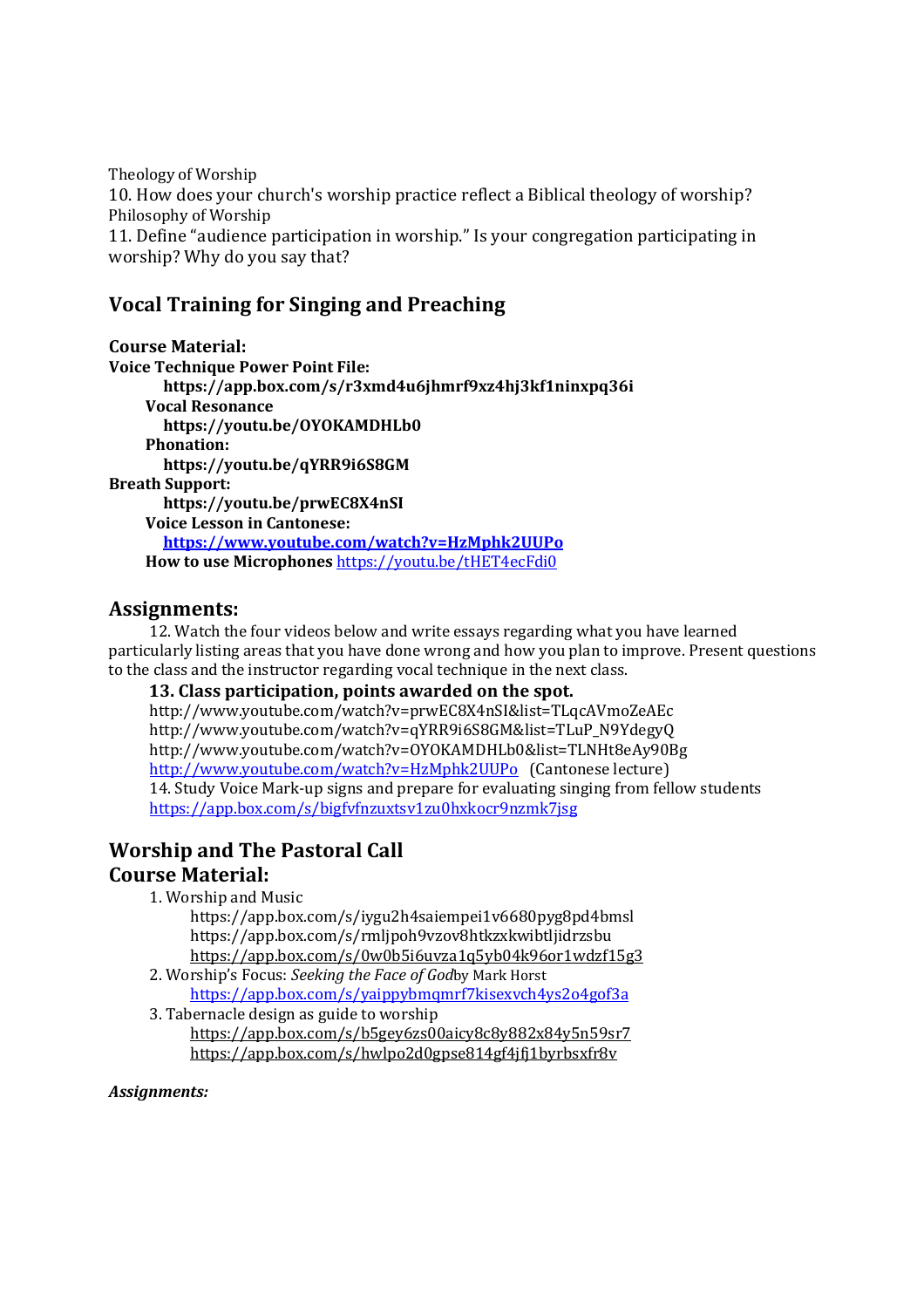15. Write an essay on what it means to you as a pastor as to being the primary leader and director of worship and how would you change to heed this call. How would you redesign your worship so to encourage congregation participation.

 16. Design a preaching plan for educating your church on worship and music. Give the outline for at least one sermon.

## Worship Leadership Training

### Course Material:

 1. Worship Leader's Musical Training https://app.box.com/s/dx9nl2vk3nbwozv20rm0fcs27ms6rqap https://app.box.com/s/6gux6xvpal85e34l1vuwabce88htwgbv https://app.box.com/s/82zv8ixwdy09dynj1l8r2xe19tppugts 2. Evaluating Worship Practices http://www.seeclearly-jlaw.blogspot.com/2013/06/why-making-ajoyful-noise-with.html http://www.seeclearly-jlaw.blogspot.com/2013/03/good-lyricscan-be-trashed-by-poor.html 評價一隊敬拜讚美團隊 http://www.seeclearly-jlaw.blogspot.com/2012/06/blog-post.html

#### Assignments:

17. Practice half an hour each day on hand gestures for song leading. Must achieve uninterruptable 3 and 4 beat patterns, hand signs, and ques. Be evaluated in class for points. 18. Write a short essay on how you could take over the worship service and train others to lead worship with creativity.

### Music Selections for Worship

#### Book Reports on The Message in the Music Course Material:

1. Basic Music Knowledge/experience Required of a Song Leader: - verbal lecture

2. Text 2. The Message in the Musicby Robert Woods (Editor), Brian

Walrath (Editor), Richard J. Mouw

3. 從民族音樂學的角度看宣教:

#### https://app.box.com/s/1vl6a3gzwuh05dv43h7sxu0t4uexdja9

4. 商品音樂,藝術音樂與基督教音樂:

https://app.box.com/s/d2q6uhtmem8r4ummtscb6ga6eypxfs69

5. Contemporary Trends of Music

http://www.seeclearly-jlaw.blogspot.com/2011/07/worship-and-music-river-of-no-

return.html

The Message in the Music: Studying Contemporary Praise and Worship

by Brian D. Walrath (Editor), Jr. Robert H. Woods (Editor)

a. Theological, Formal and Structural studies of Worship music

b. Musical knowledge needed for evaluating selected worship songs

c. Other elements in leadership that could be creatively used to lead worship.

d. How does the reading and studying of "從民族音樂學的角度看宣教" and "商品音樂,藝術

音樂與基督教音樂" change your views on the use of music in worship in your church, how would you implement this change?

### Formal and Structural Analysis of Worship Songs